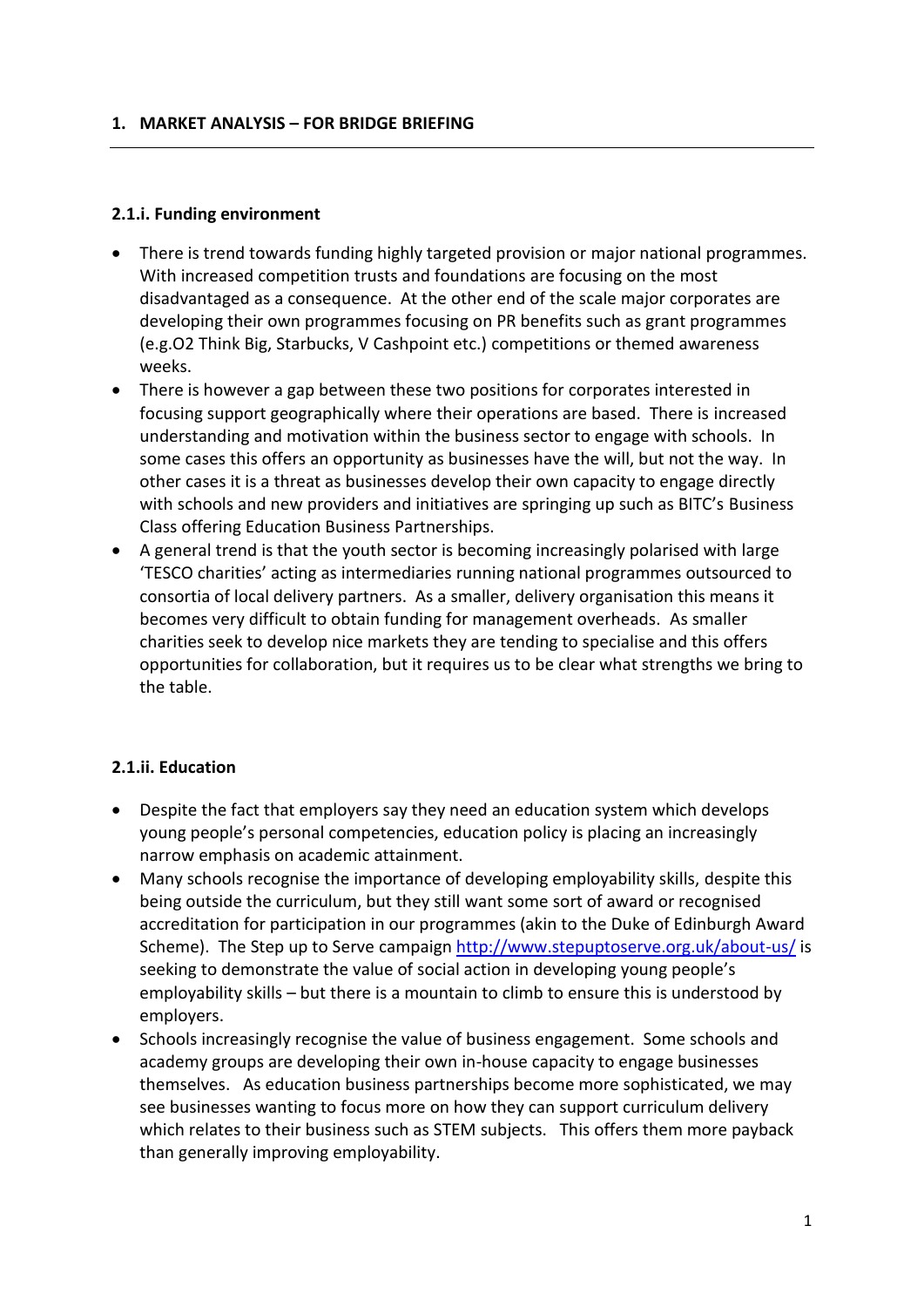Cuts in career advice have serious implications, but pose a threat for Envision as they are a distraction in terms of attracting business attention. Whilst we develop employability skills we do not want to get more involved in taking on the work of the careers service. There are other organisations more suited to filling this gap.

## **2.1.iii. Competitors and partners**

### *The birth of a 'sector'*

In November Step up to Serve<http://www.stepuptoserve.org.uk/about-us/> will celebrate its first anniversary. This national campaign now has a new CEO and team in place. It has high profile backers and aims to double the number of young people involved in social action by 2012. This is helping to make our cause much higher profile and a recognised market. However many large organisation such as the Scouts are jumping on the band wagon and rebranding themselves as social action organisations – this means that we are less unique and face increased competition.

Generation Change<http://www.generationchange.org.uk/> is working alongside Step up to Serve – to represent providers of social action charities. Envision is one of the founders of this organisation.

### *Social action in schools*

- The rapid expansion of the government's National Citizen Service <http://www.ncsyes.co.uk/> and awarding of multi-year contracts has attracted many youth work organisations into the social action market. Many of these organisations have significantly scaled up resources. Although NCS is not delivered within schools young people are recruited through presentations given in school assemblies. NCS enables many schools to tick the community action box. NCS is becoming very proactive in seeking business engagement. Its key point of difference with Envision is that it is a huge government funded programme.
- We have identified several key organisations who are clearly moving into or expanding social action programmes within the schools market:
	- $\circ$  The biggest potential threat may be the Canadian charity Free the Children, <http://www.freethechildren.com/get-involved/we-school/uk-be-the-change-programme/> which has recently set up in the UK.It offers what is essentially an Envision-lite programme at much lower cost. Their main advantage is that they have a huge organisation behind them and therefore offer much more robust systems and evidence of impact. They also run a huge international event  $-$  'We Day'  $-$  which ran in Wembley Stadium for the first time this year attracting big name celebrities. This also provides an opportunity to engage hundreds of corporate volunteers as Olympic 2012 style Gamesmakers.
	- o V-Inspired <http://vinspired.org/vinspiredschools> has a schools team and a schools awards framework which they have recently re-launched. They are likely to get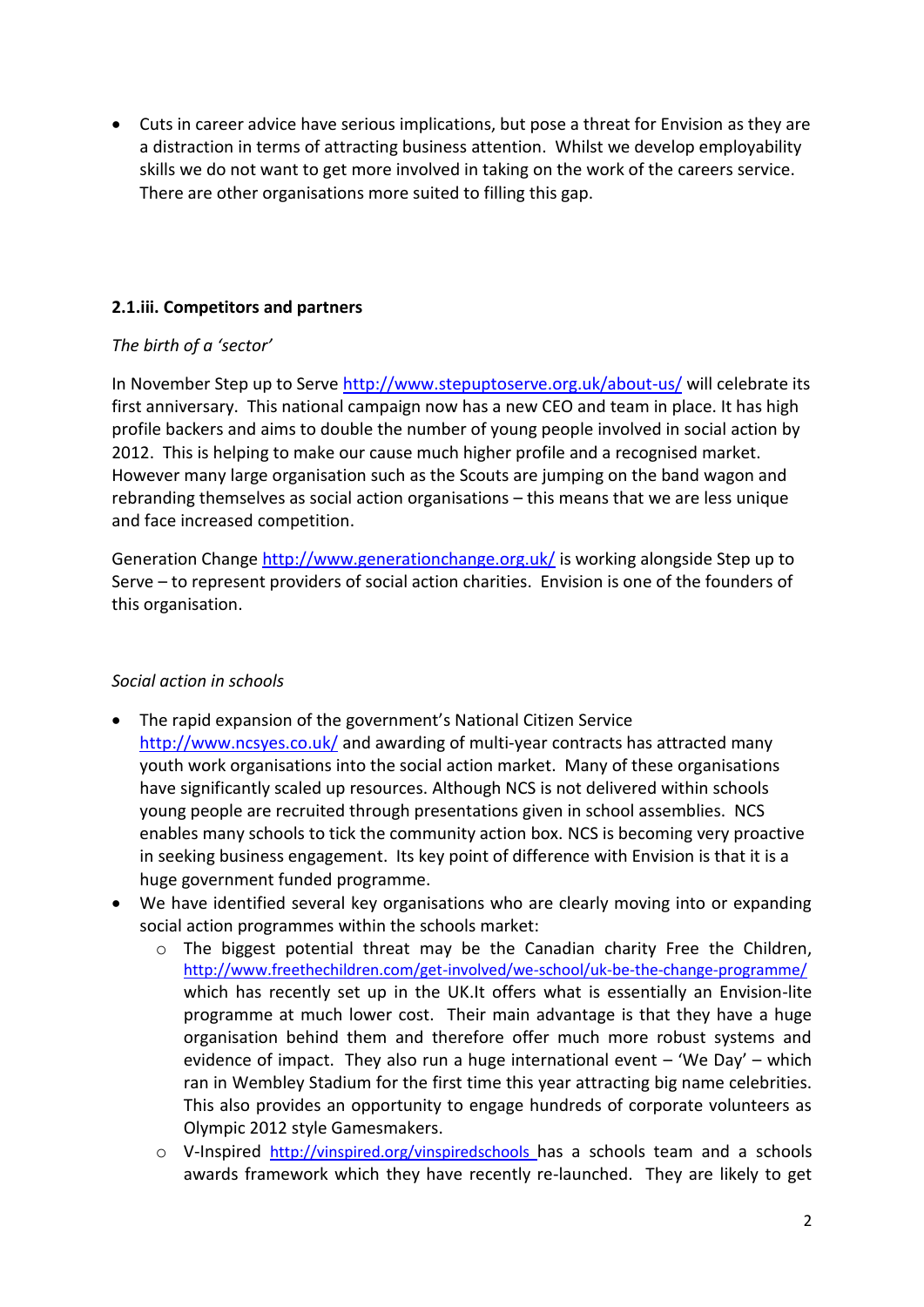government funding to expand this nationally. This offers us a way to track and reward young people's achievement. However it also means that it would be more difficult to envisage a demand for an Envision on-line support platform.

- o The Citizenship Foundation run two platform based models for schools Giving Nation (secondary schools)<http://www.citizenshipfoundation.org.uk/main/page.php?175> and Go Givers<http://www.citizenshipfoundation.org.uk/main/page.php?327> which have a wide reach and have been well funded by the Cabinet Office. However these models do not currently engage corporate volunteers.
- o The Youth Philanthropy offers a simple and easy to understand model: <http://www.instituteforphilanthropy.org/content/Youth-Philanthropy-Initiative>
- o The Beat Bullying group have developed a really excellent model which combines face to face training in schools with digital platforms for peer to peer mentoring and coaching <http://archive.beatbullying.org/dox/resources/resources.html> . They are now applying this model to a range of issues such as teenage mental health and employability. They have been appointed by the Cabinet Office to develop an online skills passport which is being used by schools involved in the Youth Social Action Trials.
- o A high-quality, but small organisation, Human Utopia, <http://www.humanutopia.com/> is expanding its social enterprise model through a partnership with Oasis academies.

### *Non social action competitors*

- Many schools do not however perceive us to be about social action and place us in the wider market for 'enrichment options', which means that we sit alongside organisations such as Duke of Edinburgh's Award (much more than volunteering).
- Others schools consider us to be part of their provision for developing employability and there are other organisations in this space who offer programmes which are competitors for corporate funding for example:
	- o Young Enterprise<http://www.young-enterprise.org.uk/>
	- o Enterprise Challenge[, http://www.theenterprisechallenge.co.uk/](http://www.theenterprisechallenge.co.uk/)
	- o Enabling Enterprise<http://enablingenterprise.org/secondary>

### *Social action outside schools*

- City Year is proving popular with corporates <http://www.cityyear.org.uk/index.php/partnerships-in-action> . They recruit young people who give a full year to volunteer to help raise standards in primary schools.
- The Scouts are becoming very proactive in the social action market and the new CEO is aggressively focusing on the corporate market to tackle his challenge of volunteer recruitment [http://www.demos.co.uk/files/Scouting\\_for\\_skills\\_-\\_web.pdf?1400681381](http://www.demos.co.uk/files/Scouting_for_skills_-_web.pdf?1400681381)
- V inspired is one of the most well established social action. It delivers a wide range of programmes – one of which , Team V, is similar to Envision but not run in schools [http://www.ukyouth.org/our-work-with-young-people/corporate-responsibility/think](http://www.ukyouth.org/our-work-with-young-people/corporate-responsibility/think-big#.VBnN5vldU_g)[big#.VBnN5vldU\\_g](http://www.ukyouth.org/our-work-with-young-people/corporate-responsibility/think-big#.VBnN5vldU_g) . V inspired has been extremely innovative in using music and digital